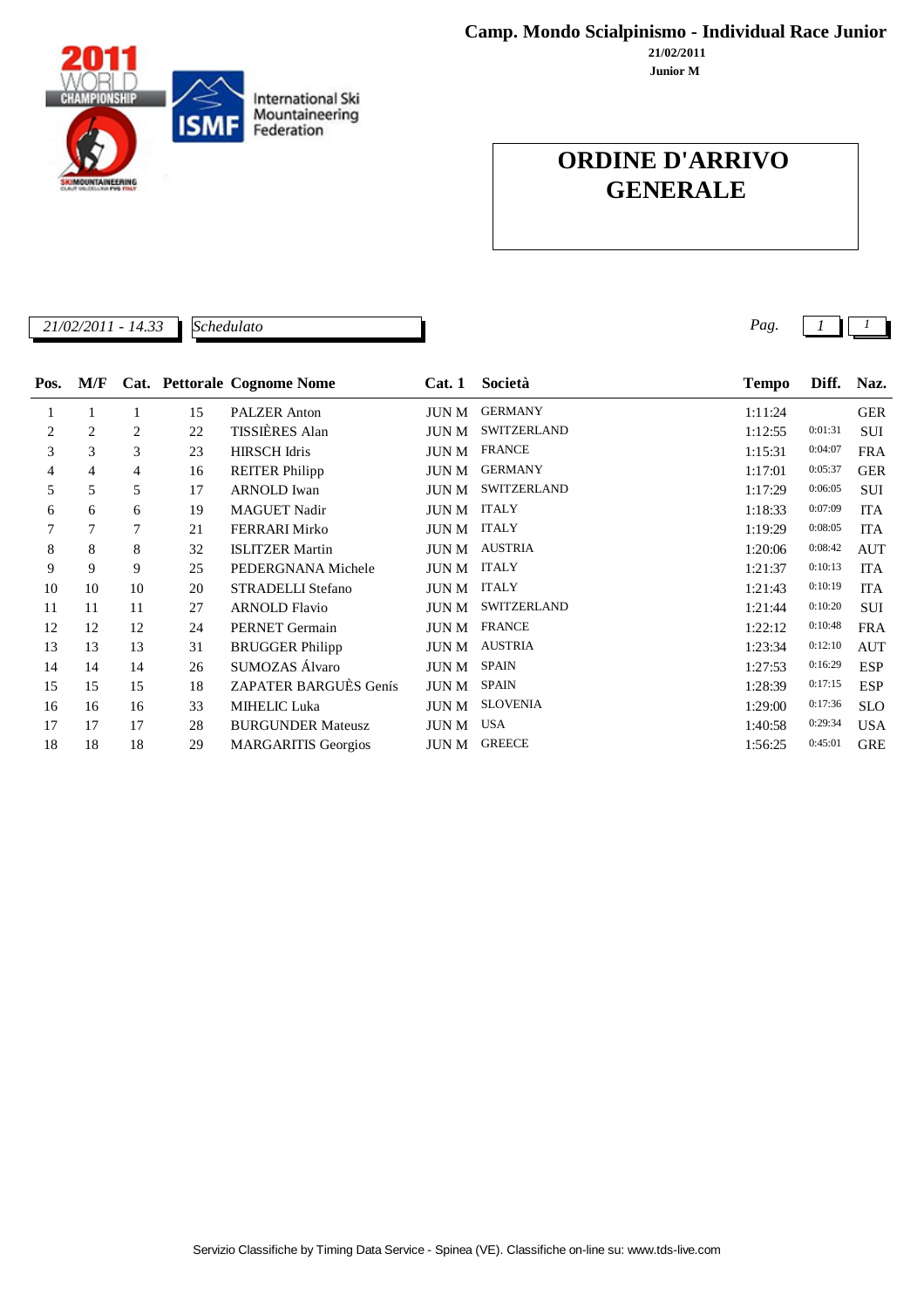Servizio Classifiche by Timing Data Service - Spinea (VE). Classifiche on-line su: www.tds-live.com



**Junior F 21/02/2011**

## **ORDINE D'ARRIVO GENERALE**

| 22<br>21/02/2011<br>$1 - 14.5$ | Schedulato | Ρασ |  |  |
|--------------------------------|------------|-----|--|--|
|                                |            |     |  |  |

| Pos.           | M/F |        |     | Cat. Pettorale Cognome Nome  | Cat.1       | Società               | <b>Tempo</b> | Diff.   | Naz.       |
|----------------|-----|--------|-----|------------------------------|-------------|-----------------------|--------------|---------|------------|
| 1              |     |        | 107 | <b>MOLLARET</b> Axelle       | <b>JUNF</b> | <b>FRANCE</b>         | 1:29:47      |         | <b>FRA</b> |
| $\overline{2}$ | 2   | 2      | 101 | <b>FIECHTER Jennifer</b>     | <b>JUNF</b> | <b>SWITZERLAND</b>    | 1:30:02      | 0:00:15 | <b>SUI</b> |
| 3              | 3   | 3      | 103 | PICCAGNONI Silvia            | <b>JUNF</b> | <b>ITALY</b>          | 1:36:33      | 0:06:46 | <b>ITA</b> |
| 4              | 4   | 4      | 109 | FIGURA Paulina               | <b>JUNF</b> | <b>POLAND</b>         | 1:39:48      | 0:10:01 | POL        |
| 5              | 5   | 5      | 104 | <b>GARCIA FARRES Marta</b>   | JUN F       | <b>SPAIN</b>          | 1:44:23      | 0:14:36 | <b>ESP</b> |
| 6              | 6   | 6      | 124 | <b>HAUKOY Malene</b>         | <b>JUNF</b> | <b>NORWAY</b>         | 1:44:54      | 0:15:07 | <b>NOR</b> |
| 7              | 7   | $\tau$ | 105 | PRICAM Alexia                | <b>JUNF</b> | <b>SWITZERLAND</b>    | 1:47:11      | 0:17:24 | <b>SUI</b> |
| 8              | 8   | 8      | 108 | <b>JOGUET</b> Caroline       | <b>JUNF</b> | <b>FRANCE</b>         | 1:47:31      | 0:17:44 | <b>FRA</b> |
| 9              | 9   | 9      | 116 | VOLAJOVÁ Barbora             | <b>JUNF</b> | <b>SLOVAKIA</b>       | 1:48:11      | 0:18:24 | <b>SVK</b> |
| 10             | 10  | 10     | 106 | <b>GRÖBNER</b> Franziska     | <b>JUNF</b> | <b>GERMANY</b>        | 1:48:25      | 0:18:38 | <b>GER</b> |
| 11             | 11  | 11     | 110 | <b>BELLÉS NAUDI Inka</b>     | <b>JUNF</b> | <b>ANDORRA</b>        | 1:53:40      | 0:23:53 | <b>AND</b> |
| 12             | 12  | 12     | 111 | <b>TYBOR Anna</b>            | JUN F       | <b>POLAND</b>         | 1:55:26      | 0:25:39 | POL        |
| 13             | 13  | 13     | 113 | <b>IZARD FORRELLARD Ares</b> | JUN F       | <b>SPAIN</b>          | 1:56:45      | 0:26:58 | <b>ESP</b> |
| 14             | 14  | 14     | 115 | VOLFOVÁ Petra                | <b>JUNF</b> | <b>CZECH REPUBLIC</b> | 1:59:32      | 0:29:45 | <b>CZE</b> |
| 15             | 15  | 15     | 114 | <b>LEIBAR</b> Lide           | JUN F       | <b>SPAIN</b>          | 1:59:47      | 0:30:00 | <b>ESP</b> |
| 16             | 16  | 16     | 112 | <b>COMA CASELLAS Laia</b>    | <b>JUNF</b> | <b>ANDORRA</b>        | 2:02:12      | 0:32:25 | <b>AND</b> |

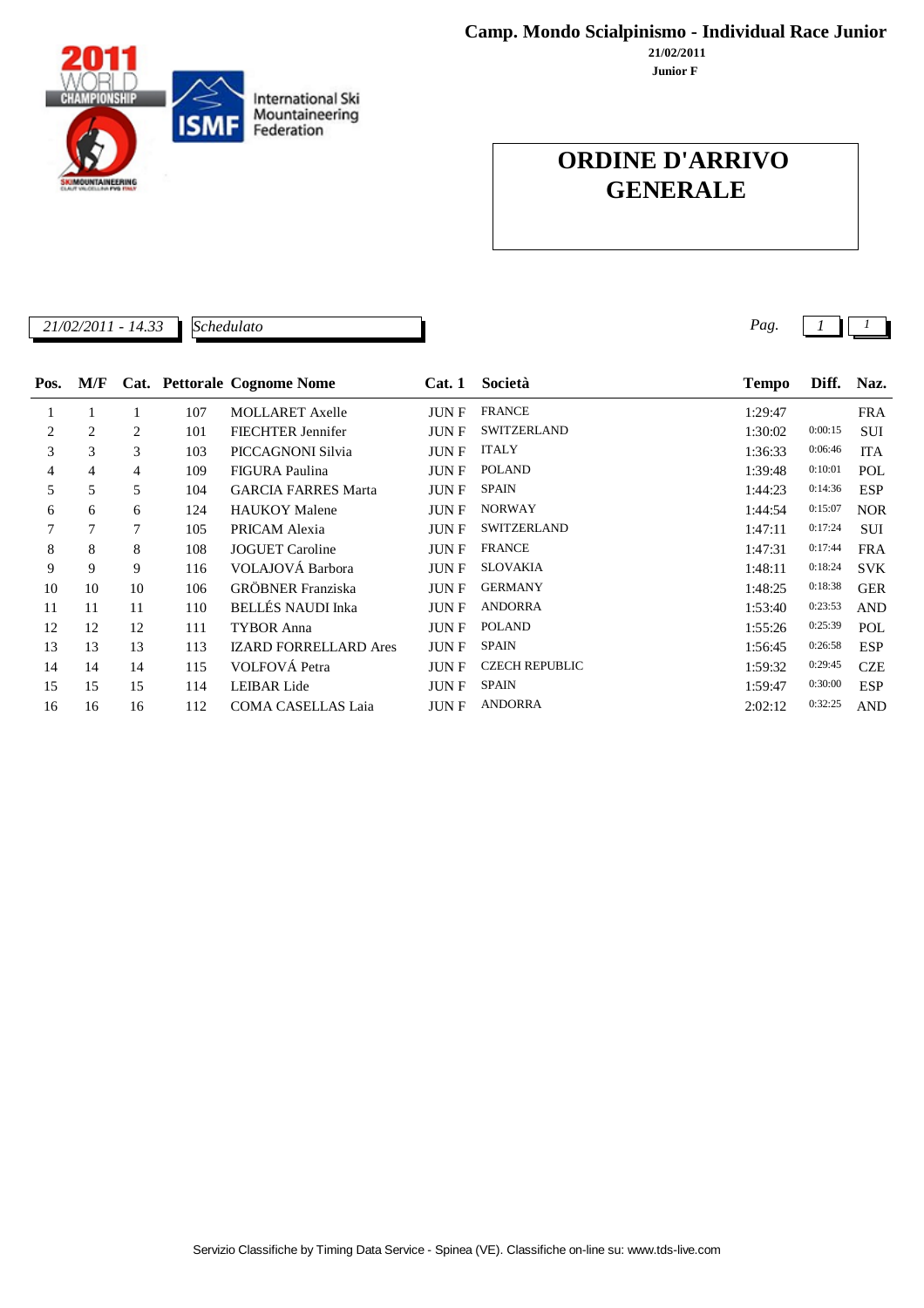**Camp. Mondo Scialpinismo - Individual Race Junior**

**Cadett M 21/02/2011**

# International Ski<br>Mountaineering<br>Federation **ISMF NTAINEERING**

## **ORDINE D'ARRIVO GENERALE**

| 21/02/2011<br>$\Omega$<br>14 | חו<br>Schedulato | Pag |  |
|------------------------------|------------------|-----|--|
| -<br>17.JL                   |                  |     |  |
|                              |                  |     |  |

| Pos. |    |    |    | M/F Cat. Pettorale Cognome Nome | Cat. 1      | Società               | <b>Tempo</b> | Diff.   | Naz.       |
|------|----|----|----|---------------------------------|-------------|-----------------------|--------------|---------|------------|
|      |    |    | 2  | NICOLINI Federico               | CAD M       | <b>ITALY</b>          | 1:19:14      |         | <b>ITA</b> |
| 2    | 2  | 2  | 4  | <b>FAIFER Luca</b>              | CAD M ITALY |                       | 1:19:41      | 0:00:27 | <b>ITA</b> |
| 3    | 3  | 3  |    | VANZETTA Gianluca               | CAD M ITALY |                       | 1:24:26      | 0:05:12 | <b>ITA</b> |
| 4    | 4  | 4  | 5  | <b>CORTHAY Thomas</b>           | CAD M       | <b>SWITZERLAND</b>    | 1:27:52      | 0:08:38 | <b>SUI</b> |
| 5    | 5  | 5  | 11 | <b>CORBEX Emilio</b>            | CAD M       | <b>FRANCE</b>         | 1:28:44      | 0:09:30 | <b>FRA</b> |
| 6    | 6  | 6  | 35 | SÁDLO Dominik                   | CAD M       | <b>CZECH REPUBLIC</b> | 1:29:03      | 0:09:49 | <b>CZE</b> |
|      | 7  | 7  | 3  | <b>DOMENECH Aleix</b>           | CAD M       | SPAIN                 | 1:31:02      | 0:11:48 | <b>ESP</b> |
| 8    | 8  | 8  | 36 | <b>HAUKOY Erik B.</b>           | CAD M       | <b>NORWAY</b>         | 1:31:46      | 0:12:32 | <b>NOR</b> |
| 9    | 9  | 9  | 6  | <b>CERUTTI</b> Corentin         | CAD M       | <b>FRANCE</b>         | 1:32:04      | 0:12:50 | <b>FRA</b> |
| 10   | 10 | 10 | 8  | <b>JUILLAGUET Swann</b>         | CAD M       | <b>FRANCE</b>         | 1:33:50      | 0:14:36 | <b>FRA</b> |
| 11   | 11 | 11 | 14 | <b>ZANETTI</b> Loïc             | CAD M       | <b>SWITZERLAND</b>    | 1:35:48      | 0:16:34 | <b>SUI</b> |
| 12   | 12 | 12 | 10 | PLANELLA BRILLAS Jaume          | CAD M       | ANDORRA               | 1:35:49      | 0:16:35 | <b>AND</b> |
| 13   | 13 | 13 | 12 | <b>PICON BRAVO Manuel</b>       | CAD M       | <b>SPAIN</b>          | 1:35:51      | 0:16:37 | ESP        |
| 14   | 14 | 14 | 9  | <b>CARDONA Oriol</b>            | CAD M       | <b>SPAIN</b>          | 1:36:06      | 0:16:52 | <b>ESP</b> |
| 15   | 15 | 15 | 13 | <b>BARGIEL Bartlomiei</b>       | CAD M       | <b>POLAND</b>         | 1:48:43      | 0:29:29 | POL        |